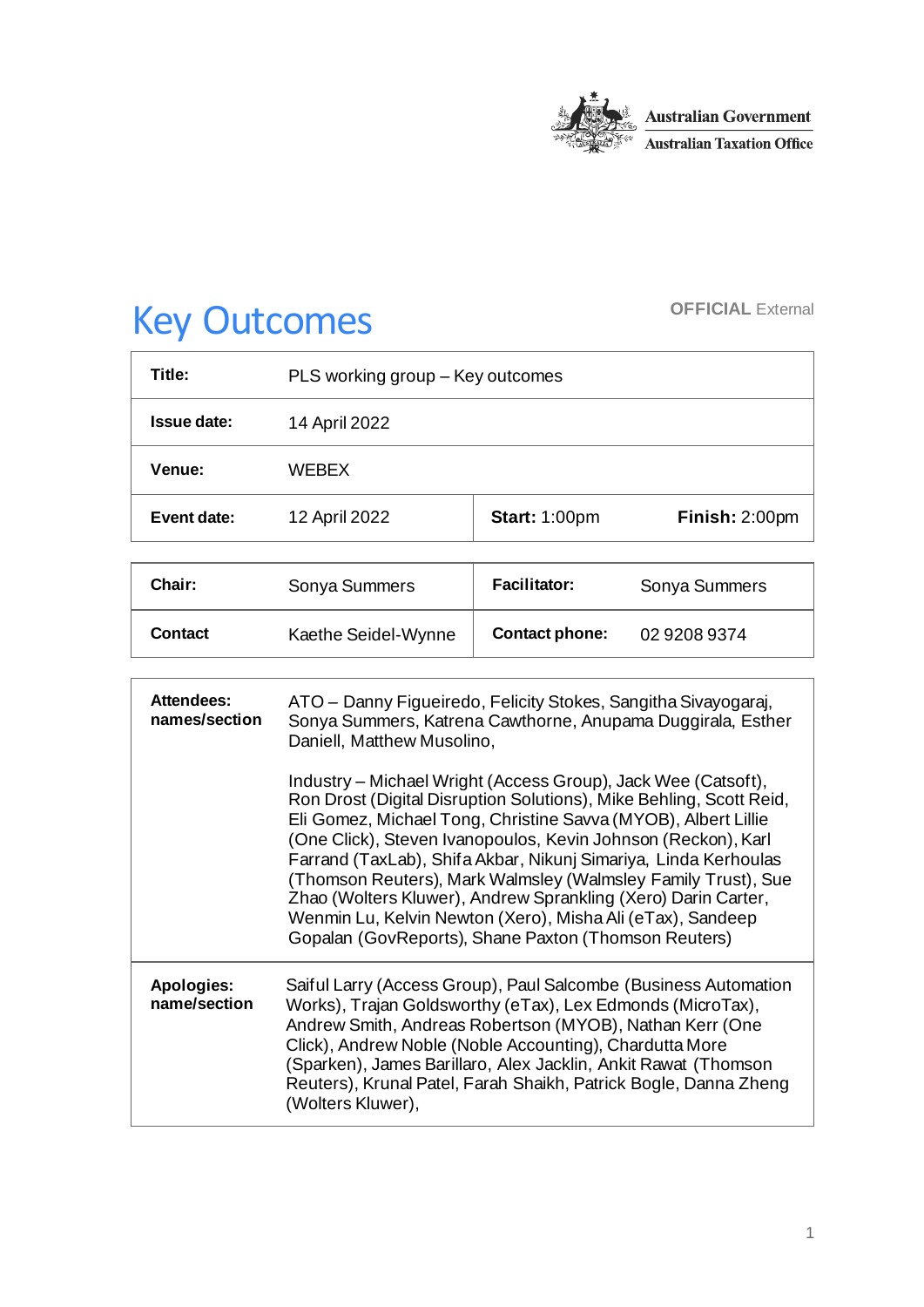## **Agenda item: 1 – Welcome**

Sonya welcomed the group and advised that we are considering options on whether the Tax Time event this year will be able to be held in person and queried DSP preference.

## **Agenda item: 2 – Action item updates**

There are no open action items. [\(see action items\)](https://developer.sbr.gov.au/collaborate/display/DSPCOLLAB/PLSWG+action+items)

### **Agenda item: 3 – Tax time related documentation**

The change advice for Enhanced Prefill Bank Interest **[CA2022-009](https://developer.sbr.gov.au/collaborate/display/DSPCOLLAB/Controlled+information)** has been published in Collaboration Hub.

## **Agenda item: 4 – Enhanced Prefill Interest Income, Change Advice**

From Tax Time 2022, the bank interest component of the prefill service will be further enhanced in the individual tax return, providing greater certainty of data. Enhanced prefill will see a new key indicator added to both the OSfA prefilling report and the SBR prefill service within PLS to alert the agent to high certainty interest data.

There is no shift in experience expected where correct interest income in reported, however there will be an experience shift where the ATO believes there may be underreporting of interest income and no use of the prefill service.

Te experience shift will come in the way of the agent needing to notify of an adjustment reason of the prefilled interest amount available. It was confirmed that reason for adjustment will be taken into consideration with any post lodgment compliance action.

Refer to the *presentation pack* for additional details.

The group raised queries about consolidating adjustment reasons. The following examples have been provided:

Scenario: What if there are more than 20 records that require an adjustment reason?

Answer: In the first 19 records display the interest amount and individual adjustment reason for those records from highest to lowest interest income. The 20<sup>th</sup> record will be a consolidation of the remaining records with the same adjustment reason.

#### Examples

If there were 25 records that required an adjustment reason and the reasons are exactly the same:

- include separately the first 19 records from highest to lowest interest income with an adjustment reason
- consolidate the 20<sup>th</sup> record with the records with the same adjustment reason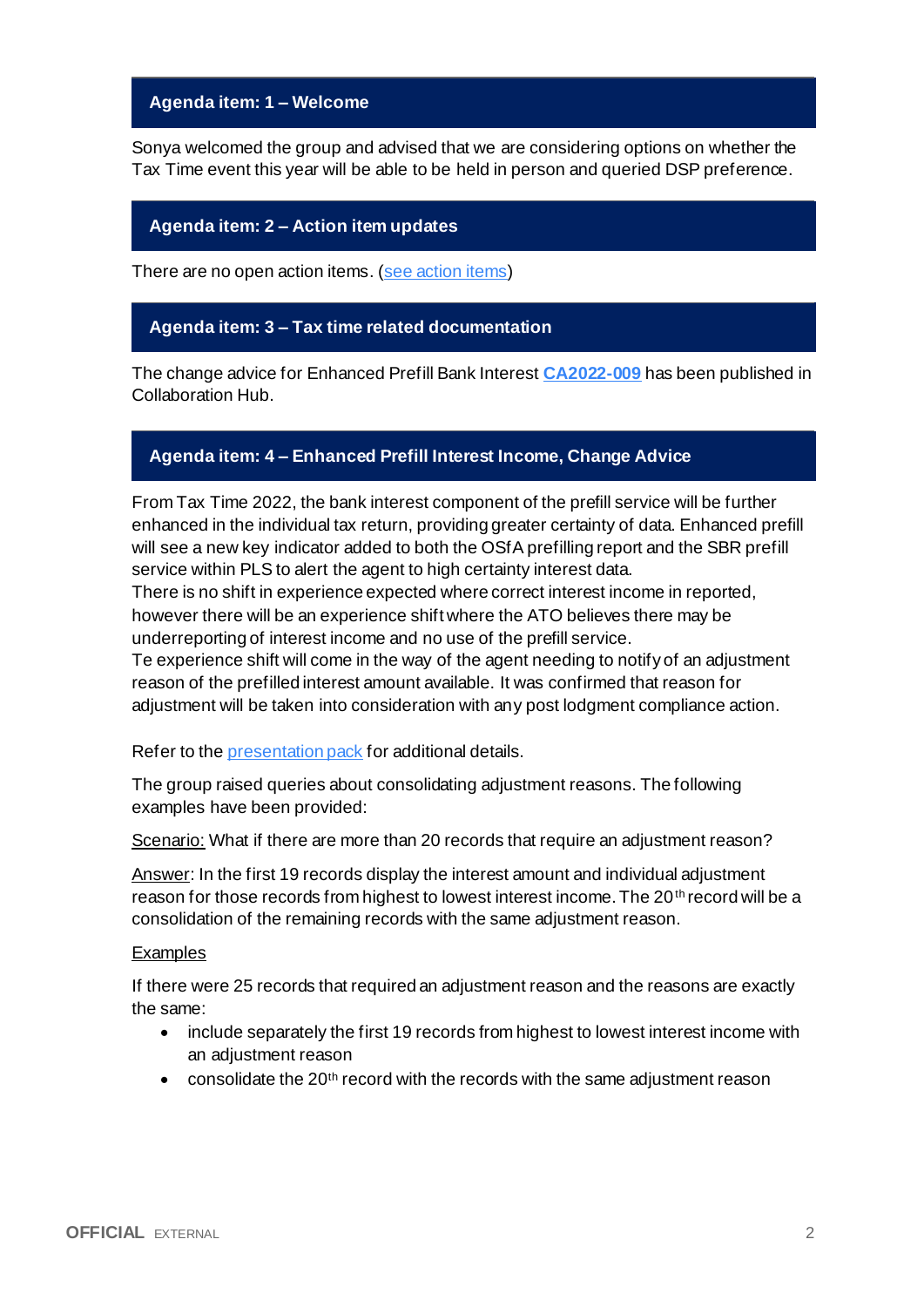If there were 25 records that required an adjustment reason and the reasons are different:

- include separately the first 18 records from highest to lowest interest income with an adjustment reason
- consolidate the 19th record with all other records with the first same reason code
- consolidate the 20<sup>th</sup> record with all other records with the same second reason code

If there were 25 records and 22 of those records require an adjustment reason and the remaining 3 do not:

- Include separately the first 18 records from highest to lowest interest income with an adjustment reason
- consolidate at row 19 the interest income that have the same adjustment reason
- consolidate at row 20 all remaining income without an adjustment reason.

#### **Agenda item: 5 – Update on general matters and Tax time delivery**

Whitelisting for FBT 2022 has been completed. There will be an initial review period after which updates can be made to the [product register](https://softwaredevelopers.ato.gov.au/product-register) on the sbr.gov.au website.

The Individual Income Tax Return (IITR) and Company Tax Return (CTR) Business Implementation Guides (BIGs) have been updated.

### **Agenda item: 6 – Delivery update**

The EVTE release scheduled for 29 April will capture any late cyclical changes and possibly updates to Medicare rates and thresholds. The May EVTE release will include any bug fixes, possibly for CTR Loss Carry Back (LCB).

Issues have been identified around packaging of NITR April publications, where the incorrect wrong version was used and will be updated in the next release on 29 April 2022.

## **Agenda item: 7 – Platform update**

The platforms are currently operating as expected.

EVTE

30 March – an issue was experienced where the system was unable to return the SAML token in SBR2 and was restored after 47 mins.

7 April – Full SBR2 degradation for 15 mins

11 April – there was a full outage in SBR1 where there was a complex issue in the security layer and it is being actively monitored with a post implementation review being conducted.